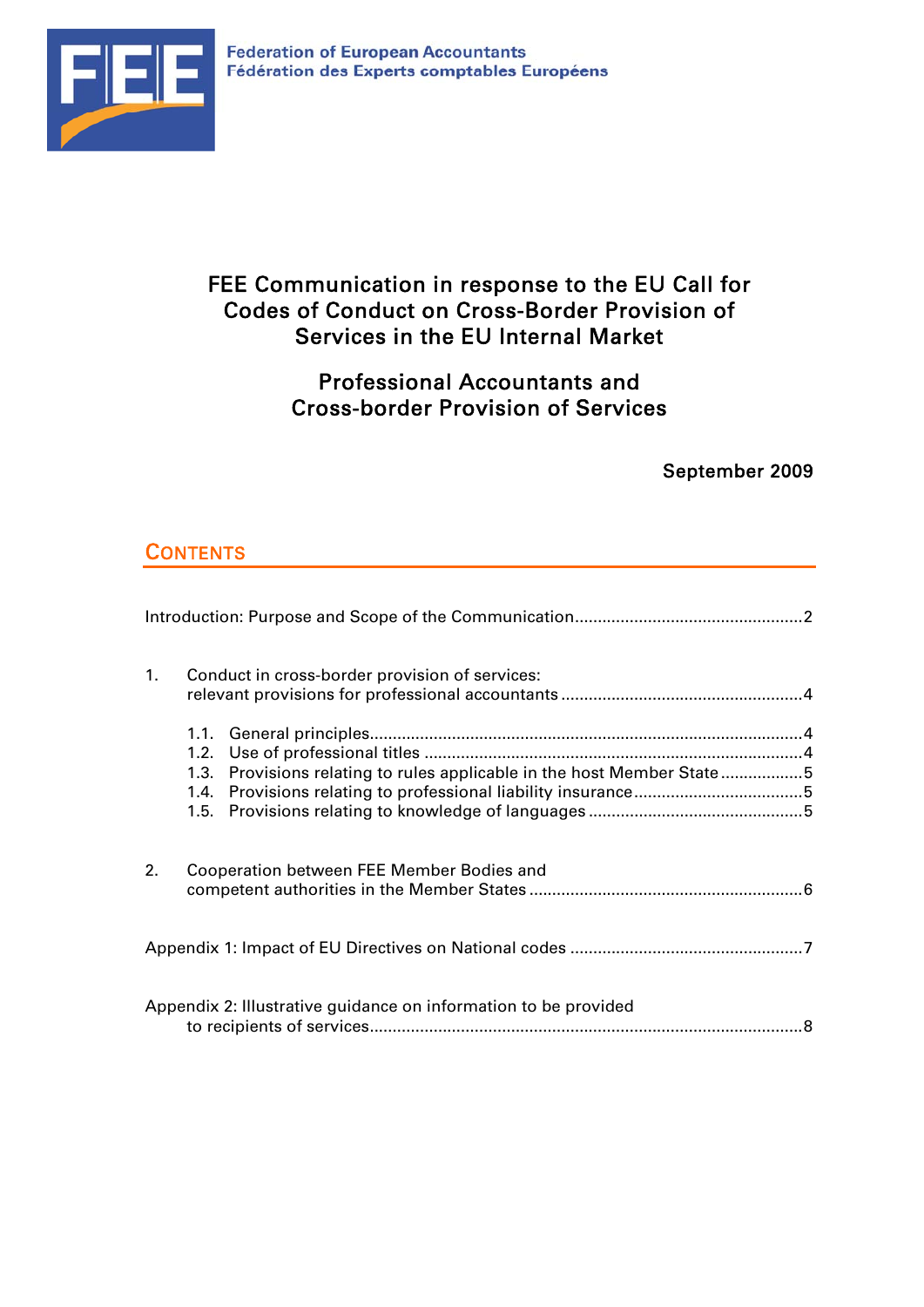

### INTRODUCTION: PURPOSE AND SCOPE OF THE COMMUNICATION

This FEE Communication must be read against the background of Article 37 of Directive 2006/123/EC of the European Parliament and of the Council of 12 December 2006 on Services in the Internal Market<sup>1</sup>. Recital 115 of the Directive states: "Codes of conduct at Community level are intended to set minimum standards of conduct and are complementary to Member States' legal requirements. They do not preclude Member States, in accordance with Community law, from taking more stringent measures in law or national professional bodies from providing for greater protection in their national codes of conduct".

FEE recognises the importance of responding to Article 37 to achieve the full implementation of the Directive.

The purpose of this Communication is to provide a basis for FEE Member Bodies guidance specifically regarding practical issues arising from the application of the principle of free provision of services throughout the European Union.

FEE Member Bodies are strongly encouraged to take the necessary steps to ensure consistency between their professional and ethical rules and this Communication.

FEE understands that the free provision of services principle applies when a professional accountant established in an EU Member State intends to provide services on a temporary and occasional basis in another EU Member State where the professional accountant is not established<sup>2</sup>. This is different from the freedom of establishment, which applies when a professional accountant intends to pursue the relevant registration procedures in the Member State or pursue membership of a professional body of accountants in that Member State. This situation falls outside the scope of this Communication.

This Communication applies to the provision of accountancy services and other services provided by members of FEE Member Bodies, excluding statutory audit. The provision of statutory audit services is not addressed in this Communication as it is comprehensively covered by Directive 2006/43/EC of 17 May 2006 on statutory audit of annual accounts and consolidated accounts.

<sup>1</sup> "Member States shall, in cooperation with the Commission, take accompanying measures to encourage the drawing up at Community level, particularly by professional bodies, organisations and associations, of codes of conduct aimed at facilitating the provision of services or the establishment of a provider in another Member State, in conformity with Community law." Official Journal L.255 of 30 September 2005; See also the EC Staff Paper "Enhancing the quality of services in the Internal Market – the role of European codes of conduct" summarising responses to an EC consultation in August 2007. http://ec.europa.eu/internal\_market/services/services-dir/conduct\_en.htm

The distinction between the regimes of "establishment" and of "provision of services" results from the Treaty establishing the European Community (consolidated text - Official Journal C 325 of 24 December 2002) The freedom of establishment, set out in Article 43 of the Treaty and the freedom to provide cross border services, set out in Article 49, are central to the effective functioning of the EU Internal Market. http://ec.europa.eu/internal\_market/services/principles\_en.htm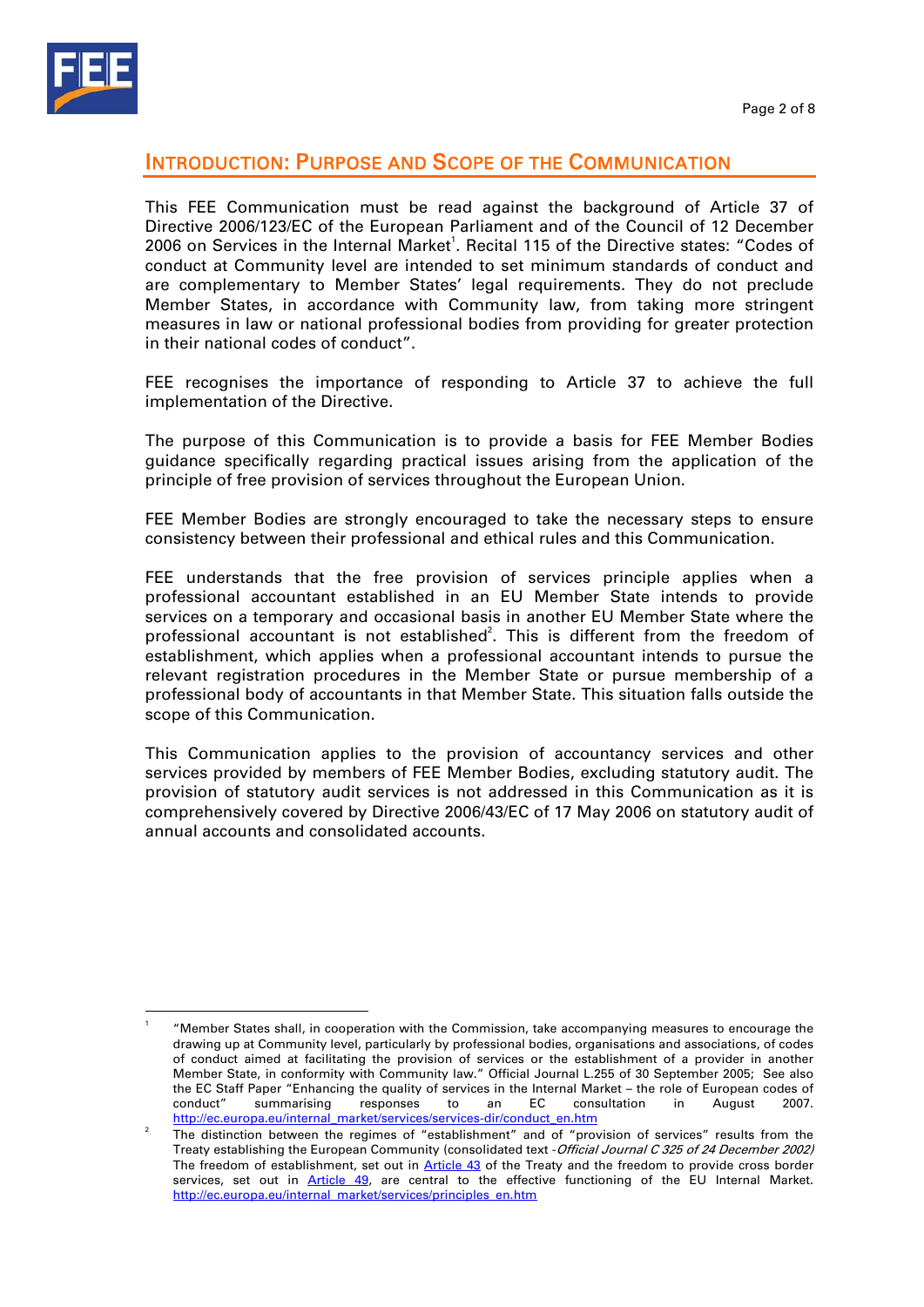

FEE Member Bodies are members of the International Federation of Accountants (IFAC). They are committed to complying with "Statements of Membership Obligations" imposed on members of IFAC, including SMOs 2 and 4 related to respectively education and ethics.

This Communication does not repeal or amend the decision of the FEE Council in May 2002 to adopt a "Model Code of Conduct Governing On-line Commercial Communications by Member Bodies of the Fédération des Experts Comptables Européens (FEE) and their members".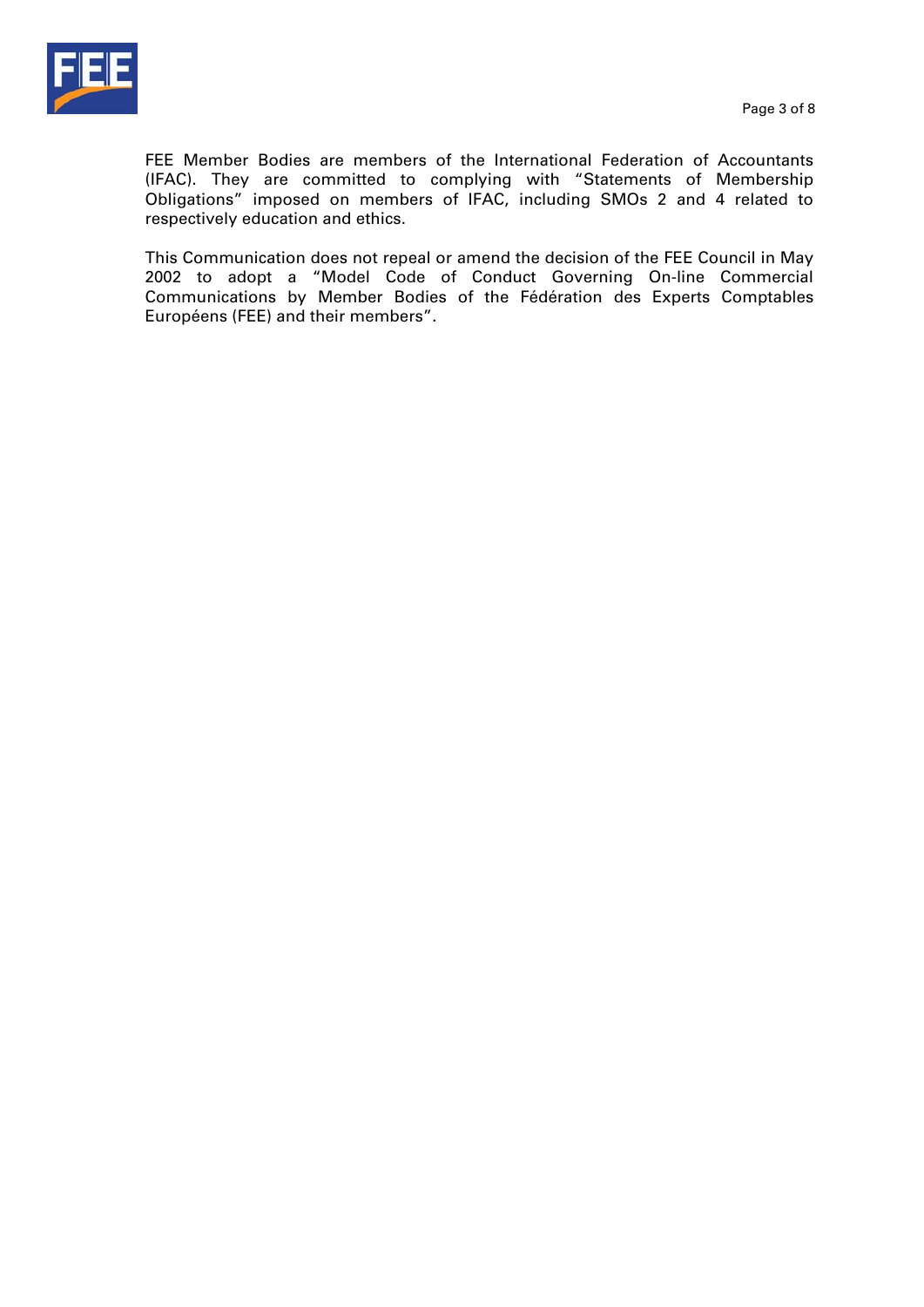

### 1. CONDUCT IN CROSS-BORDER PROVISION OF SERVICES: RELEVANT PROVISIONS FOR PROFESSIONAL ACCOUNTANTS

## 1.1. General principles

FEE considers that the IFAC Code of Ethics for Professional Accountants forms the common set of ethical principles that must be applied by professional accountants providing services in any Member State.

FEE particularly stresses that the IFAC Code of Ethics for Professional Accountants requires professional accountants to agree to provide only those services which the professional is competent to perform. This Communication does not intend to add to IFAC standards on ethics and education.

When the professional accountant provides cross border services, he/she shall be subject to professional rules of a professional, statutory or administrative nature also in this host Member State, which are directly linked to his/her professional qualifications of accountant $^3$ .

This includes at least the definition of the profession, the use of titles and serious professional malpractice, as well as disciplinary provisions which are applicable to professional accountants in the host Member State.

FEE Member Bodies provide guidance to their members on the application in a cross border provision of services, of ethical rules that are not directly linked to professional qualifications.

## 1.2. Use of professional titles

When the professional accountant provides cross border services, the service shall be provided under the professional title of the Member State of establishment, in so far as such a title exists in that Member State for the professional activity in question $^4$ .

It is incumbent upon the service provider to express the professional title in the official language or one of the official languages of the service provider's home Member State.

Translations of professional titles or unofficial statements on the equivalence of titles would therefore not be compliant with the free provision of services principle.

It is incumbent upon the service provider to provide transparent information to consumers regarding the origin of professional titles in such a way as to avoid confusion with the professional title of the host Member State<sup>5</sup>.

 3 See Article 5.3 of the Directive 2005/36/EC of 7 September 2005 on the recognition of professional qualifications. 4

Article 7.3 of the Directive 2005/36/EC of 7 September 2005 on the Recognition of Professional Qualifications. In the Member State of establishment, the accountant uses the professional title of the professional body with which he is registered, or the acronym which is usually substituted to this title. If applicable, in the exercise of a specific engagement organised by law, the accountant may also be required to use the title attached to the function (functional title). 5

Where a profession is regulated in the host Member State by a professional body, nationals of other Member States shall not be authorized to use the professional title issued by that professional body, or its abbreviated form, unless they furnish proof that they are members of that professional body- Article 53.2 of the Directive 2005/36/EC of 7 September 2005 on the Recognition of Professional Qualifications;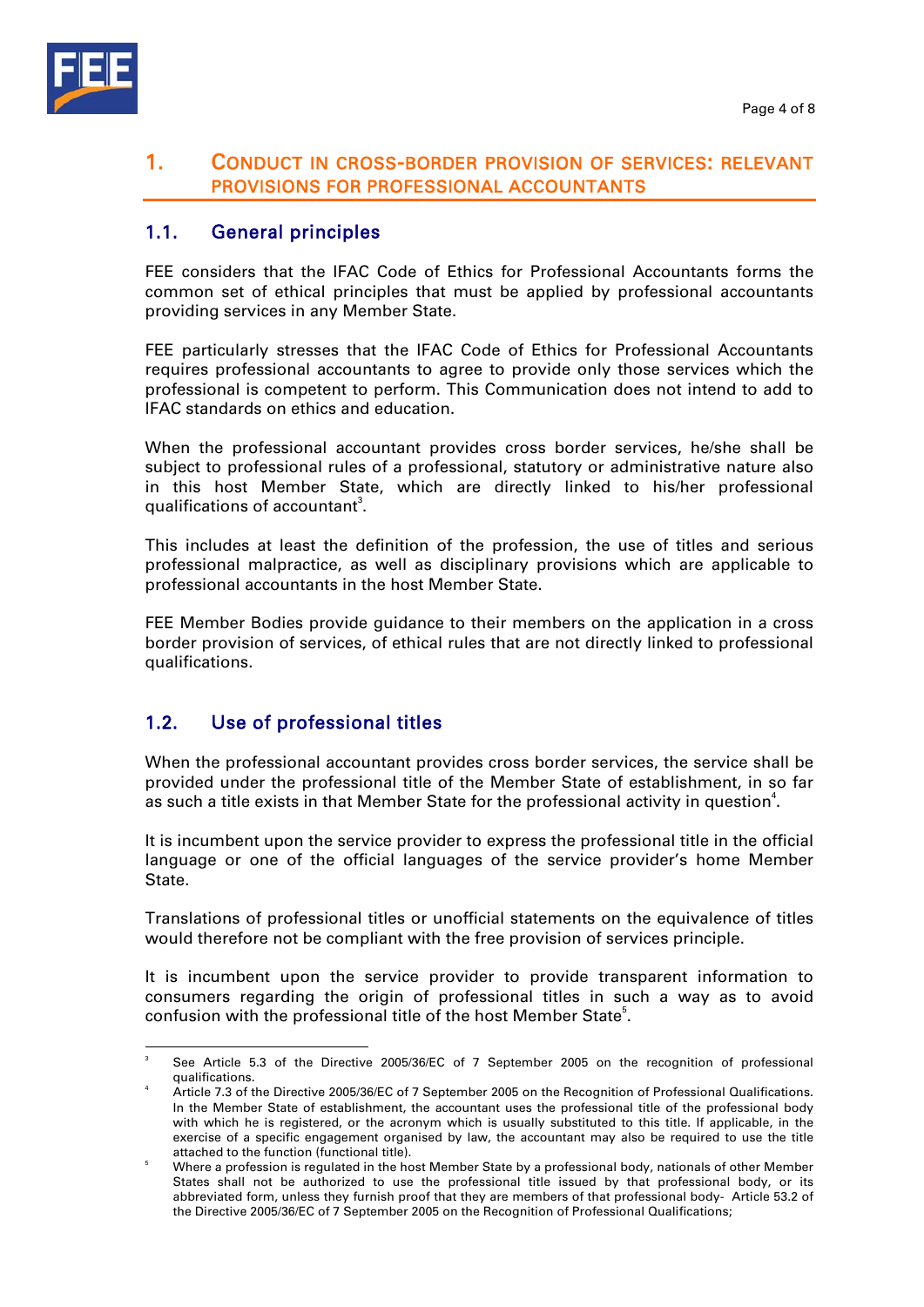

Professional accountants providing cross border services may use academic or educational titles conferred on them in the home Member State $^{\rm 6}.$ 

### 1.3. Provisions relating to rules applicable in the host Member State

It is incumbent upon the service provider to gather information about the particular market entry rules given that these can differ across the Member States and to submit a pro-forma declaration<sup>7</sup> or other documents that may be required by the host Member State before the service is provided under the free provision of services.

The service provider should be especially careful about the laws of the host Member State reserving services to professionals of another profession or to holders of specific authorisations.

It is incumbent upon the service provider to be aware of and respect any laws, regulations and professional rules of the host Member State that are applicable under the free provision of services. These laws and regulations are applicable in areas such as commercial communication, information to be provided to consumers, data protection, etc.

It is incumbent upon the service provider to have an adequate level of competence and knowledge of the national laws and regulations of the respective service field in the host Member State in order to competently deliver the service.

### 1.4. Provisions relating to professional liability insurance

It is incumbent upon the service provider to ensure that professional indemnity insurance cover meets the legal requirements of the host Member State.

Professional indemnity insurance cover must be valid in the host Member State and not solely in the Member State of establishment.

It is incumbent upon the service provider to provide details of professional indemnity insurance coverage to competent authorities and consumers where this is required in the host Member State.

## 1.5. Provisions relating to knowledge of languages

It is incumbent upon the service provider to have relevant language skills for providing the services in the host Member State.

l 6 Article 54 of the Directive 2005/36/EC of 7 September 2005 on the Recognition of Professional Qualifications; 7 In accordance with Article 7 of the Directive 2005/36/EC of 7 September 2005 on the recognition of

professional qualifications, Member States have the possibility to require those who provide cross border services to make a pro forma declaration to the competent authorities of the host Member State. When the professional accountant decides to provide cross border services under the professional title of the Member State of establishment, he/she will enquires whether the regulations in the host Member State require to make a pro forma declaration. If applicable, he/she informs the competent authority in the host Member State in a written declaration to be made in advance when he first moves from one Member State to another in order to provide services. Such declaration shall be renewed once a year if the service provider intends to provide temporary or occasional services in that Member State during that year.

Paragraph 1 of Article 7; Paragraph 2 provides further details on documents that may be required by the competent authorities jointly with the declaration.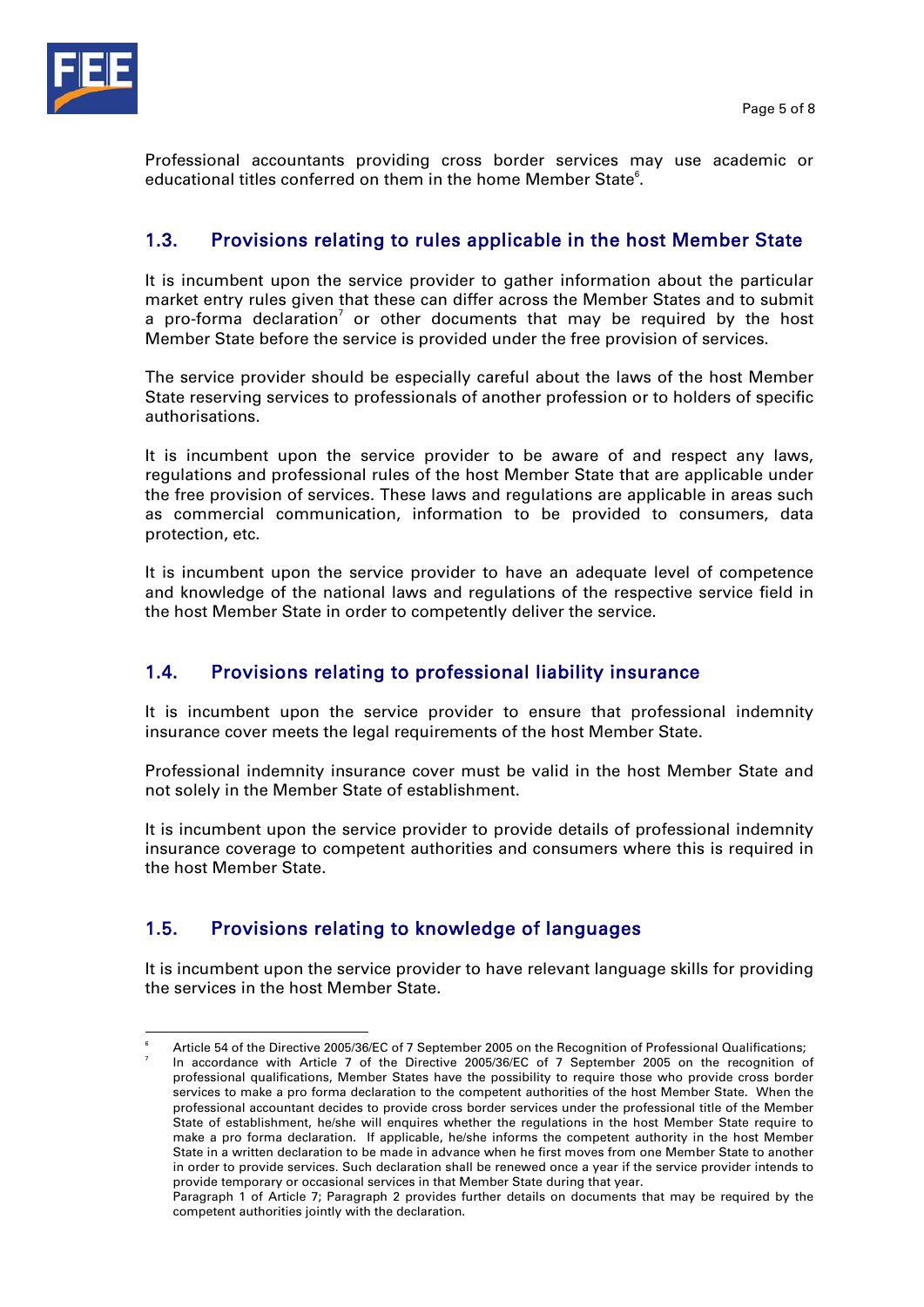

## 2. COOPERATION BETWEEN FEE MEMBER BODIES AND COMPETENT AUTHORITIES IN THE MEMBER STATES

When requested by a competent authority or a FEE Member Body in another Member State, a FEE Member Body will provide assurance on membership<sup>8</sup>.

If the requesting competent authority is subject to Article 56 of the EC Directive on the Recognition of Professional Qualifications concerning confidentiality of exchange of information, the Professional Body will exchange information regarding disciplinary action or criminal sanctions taken or any other serious, specific circumstances which are likely to have consequences for the pursuit of activities under this Directive.

FEE Member Bodies should give each other mutual assistance to provide for effective cooperation with one another, in order to ensure the supervision of providers and the services they provide. In the event of receiving a request for assistance from Member Bodies in another Member State, they should supply other Member Bodies with all the information necessary for supervising their members' activities in compliance with their national laws<sup>9</sup>.

They should ensure the exchange of all information necessary for complaints by a recipient of a service against a member to be correctly pursued. Recipients should be informed of the outcome of the complaint<sup>10</sup>.

The Member Body in the Member State of establishment should not refrain from taking supervisory or enforcement measures in its territory on the grounds that the service has been provided or caused damage in another Member State $^{\rm 11}.$ 

On its own initiative a Member Body in the Member State where the service is provided on a temporary or occasional basis may conduct checks, inspections and investigations on the spot, provided that those checks, inspections or investigations are not discriminatory, are not motivated by the fact that the provider is established in another Member State and are proportionate<sup>12</sup>.

Where it becomes aware of specific acts or circumstances relating to a service activity that could be considered as serious malpractice, insofar it is entitled to do it, the Member Body should inform the Member Body in the Member State of establishment $13$ .

<sup>8</sup> Article 56.1 of the EC Directive on the Recognition of Professional Qualifications; Paragraph 2 of this Article relates to the confidential treatment of information exchanged when relating to disciplinary matters

Article 28.1 and 4 of the Directive 2006/123/EC of 12 December 2006 on Services

<sup>&</sup>lt;sup>10</sup> Article 8.2 of the Directive 2005/36/EC of 7 September 2005 on the recognition of professional qualifications

<sup>&</sup>lt;sup>11</sup> Article 30.2 of the Directive 2006/123/EC of 12 December 2006 on Services

<sup>12</sup> Article 31.4 of the Directive 2006/123/EC of 12 December 2006 on Services Article 32.1 of the Directive 2006/123/EC of 12 December 2006 on Services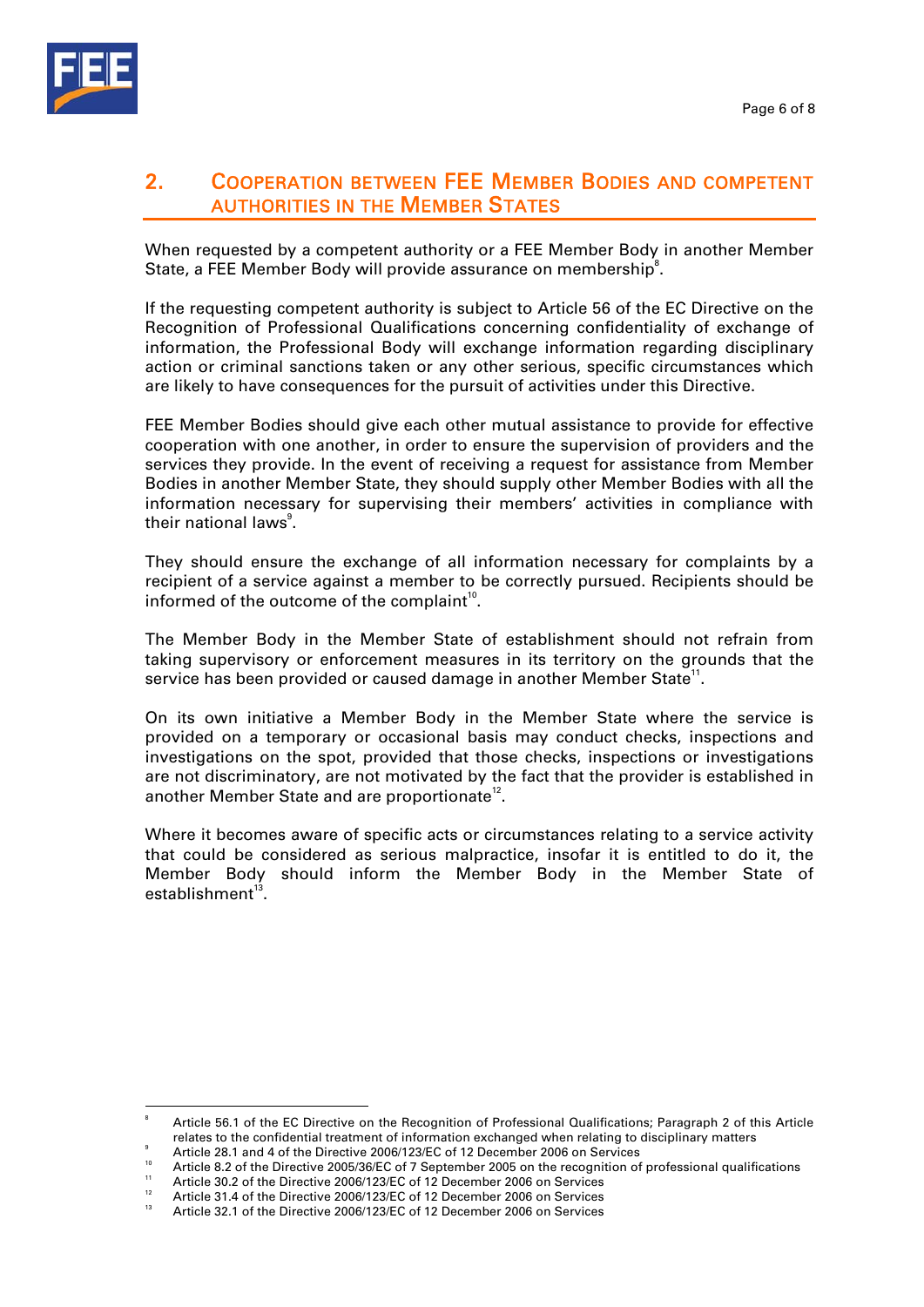

## APPENDIX 1: IMPACT OF EU DIRECTIVES ON NATIONAL CODES

FEE draws the attention of its Member Bodies to Articles 14 and 15 of the Directive 2006/123/EC of 12 December 2006 on Services in the Internal Market, which are relevant when preparing their national codes. According to Article 14 of the Directive 2006/123/EC, the provision of professional services shall not be made subject to compliance with any of the following<sup>14</sup>:

- a) Discriminatory requirements based directly or indirectly on nationality or, in the case of companies, the location of the registered office);
- b) Prohibition on having an establishment in more than one Member State or on being entered in the registers or enrolled with professional bodies or associations of more than one Member State;
- c) Restrictions on the freedom of a provider to choose between a principal or a secondary establishment, in particular an obligation on the provider to have its principal establishment in their territory, or restrictions on the freedom to choose between establishment in the form of an agency, branch or subsidiary;
- d) Obligation to have been pre-registered, for a given period, in the registers held in their territory or to have previously exercised the activity for a given period in their territory.

Except when explicitly required by local laws or regulation, FEE Member Bodies are advised not to introduce additional requirements which could be interpreted as a barrier to free provision of professional services in the internal market prohibited by Article 15 of the of the Directive 2006/123/EC. This relates in particular<sup>15</sup> to:

- a) The legal form of a professional firm or to the shareholding of a company
- b) Ban on having more than one establishment in the territory of the same State
- c) Requirements fixing a minimum number of employees;
- d) Fixed minimum and/or maximum tariffs with which the provider must comply;
- e) An obligation on the provider to supply other specific services jointly with his service.

<sup>14</sup> Article 14 of the Directive 2006/123/EC of 12 December 2006 on Services in the Internal Market

<sup>15</sup> Article 15 of the Directive 2006/123/EC of 12 December 2006 on Services in the Internal Market